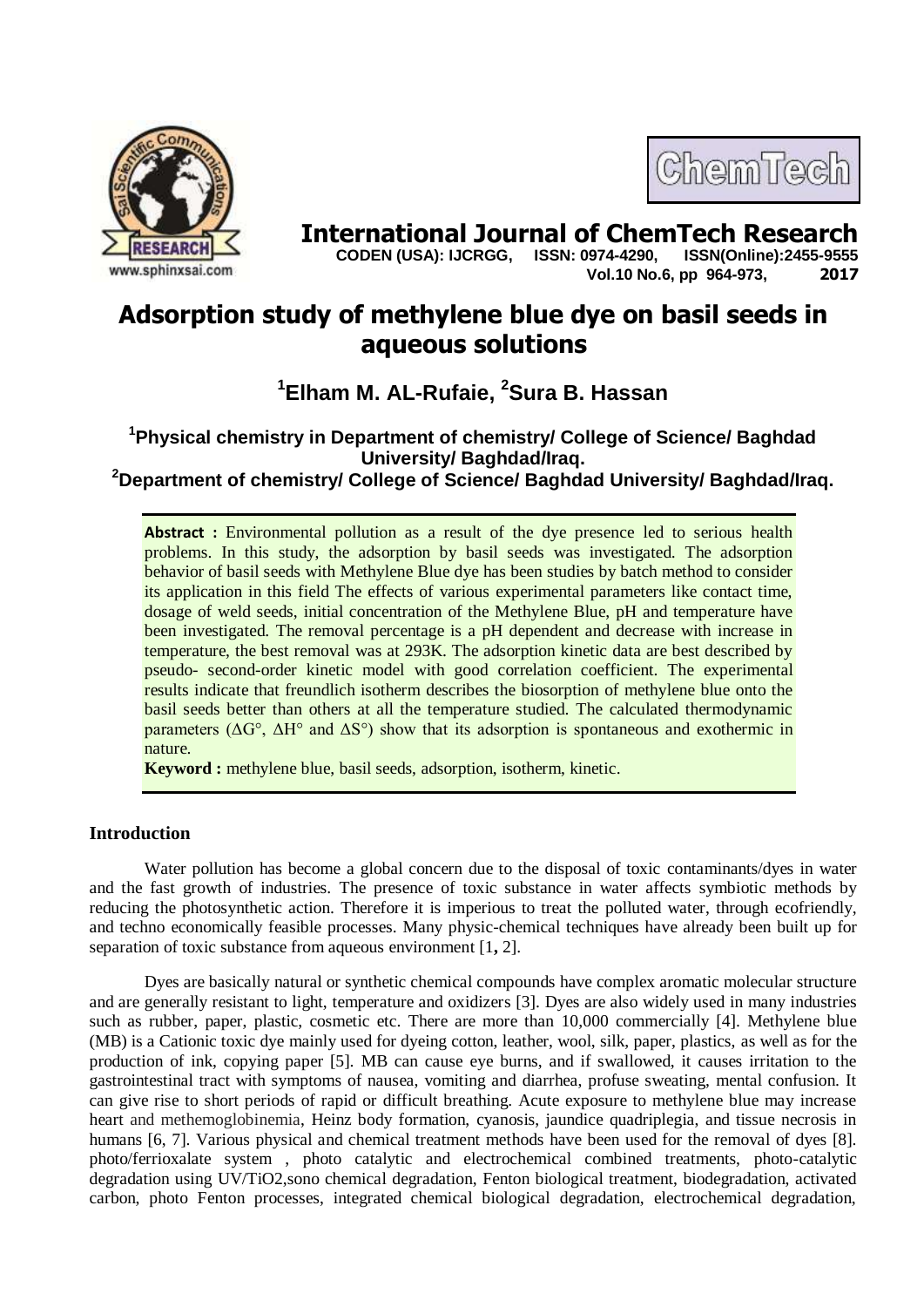chemical oxidation adsorption process, coagulation/flocculation, ozonation, cloud point extraction, nano filtration, chemical precipitation, and ion exchange [9].



**Figure-1: The molecular structure of methylene blue.**

 The main aim of this research work is to develop a cost effective and environmentally friendly basil seeds based adsorbent and its applications in the removal of toxic methylene blue from its aqueous solution by adsorption. The effectiveness of these biomass adsorbents has been justified by kinetics and isotherm mechanism, study under different physico-chemical conditions and calculate the thermodynamic parameters  $(\Delta G^0, \Delta H^0$  and  $\Delta S^0$ ) for the practical ofbasil seeds.

#### **2: Experimental**

#### **2.1: Materials**

Basil seeds were purchased from the local market, the plants producing these seeds grown extensively in Iran. methylene blue (MB)[3,7 bis(Dimethylamino)-phenazathionium chloride tetra methylthionine chloride; chemical formula = $(C_{16}H_{18}N_3S)^+CI$  molecular weight = 319.85 g mol-1; nature = basic blue] A stock solution of 100 ppm was prepared by dissolving 0.0250g in 250 ml volumetric flask using distilled water as a solvent Other concentration needed were prepared by dilution of stock solution.

 A series of solutions were prepared by fresh diluting of the stock solution. The required quantity of seeds were washed with distilled water then allowed for 10 min and directly used as adsorbent Figure (2):





**Figure 2: Basil plants and seeds.**

#### **2.2: Methods**

The adsorption experiments were carried out by batch equilibrium method. Drenched seeds were taken in 250 ml round bottom flask containing 200ml of methylene blue solution. The flasks were placed on a rotary shaker (BS-11; Korea)and shaken at 150 rpm at 293K. At the end of predetermined time intervals, the supernatant were measured by UV-Vis spectrophotometer (Shimadzu UV-1800) Germany to determine the final concentration of (MB). The adsorbent at equilibrium  $(q_e)$  was calculated using the following equation (1):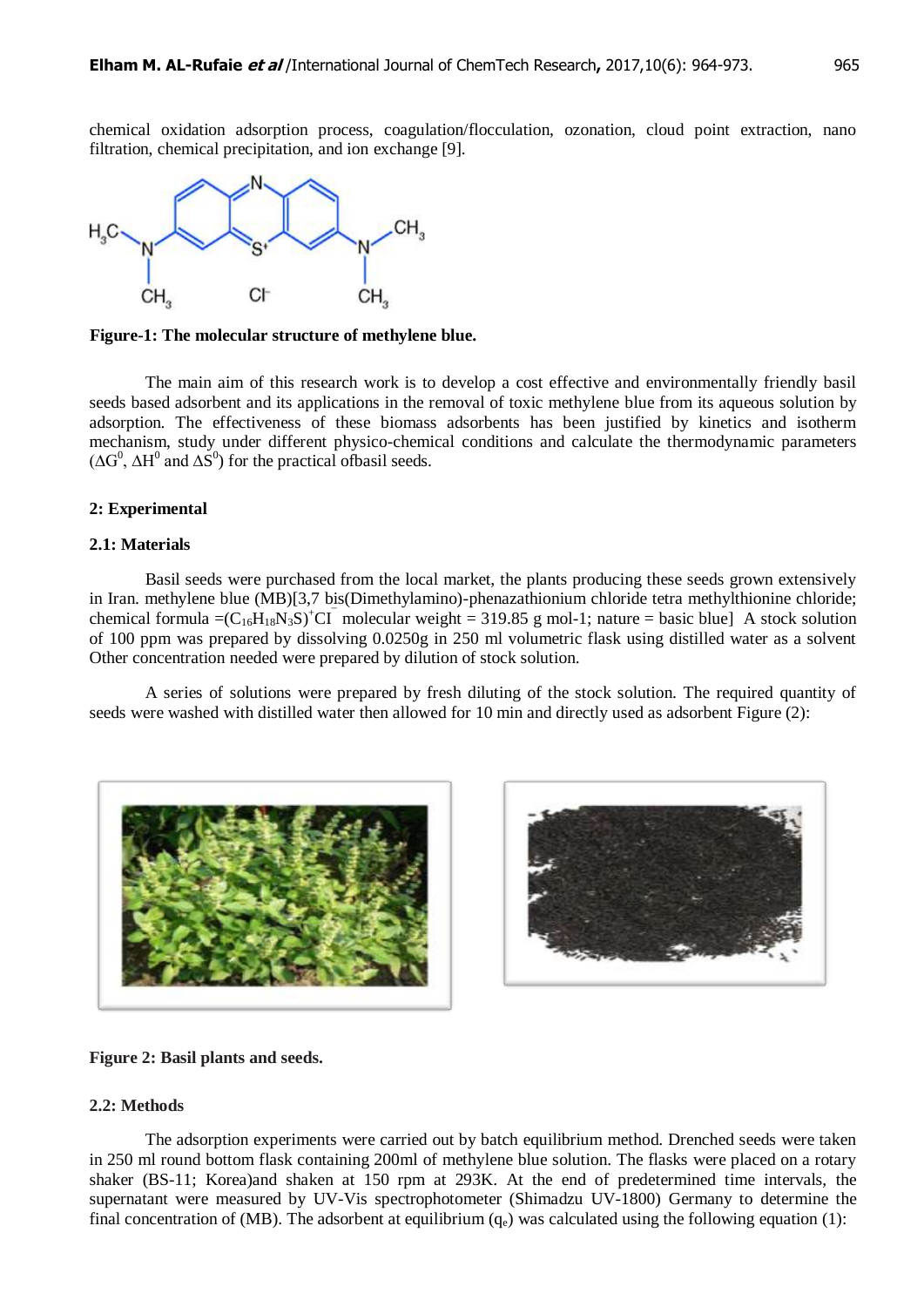$$
q_e = \frac{(Co - C_e)V}{m} \tag{1}
$$

Where:  $q_e$  is the amount of (MB) adsorbed in mg/g,  $C_o$  is the initial (MB) concentration in mg/g,  $C_e$  is the concentration at equilibrium in mg/L and  $V$  is the total volume of solution in Liter and W is the mass of the adsorbent (basil seeds ) used in gram.

Removal percentage or adsorption percentage was calculated using equation (2):

$$
\%R = \frac{(Co - C_c)}{Co} \times 100\tag{2}
$$

#### **3.Results and Discussions**

#### **3.1: Effect of various parameters on Adsorption**

#### **3.1.1: Effect of contact time:**

 The mixture of weld seeds (1g) and MB dyes solution (5mg/L) were agitated 293Kfor different time (5, 10, 15, 20, 25, 30, 40, 50, 60, 75, 90, 105, and 120) minutes. MB concentrations were determined at each time. The effect of the contact time on the adsorption of (MB) is shown in figure -3. The equilibrium was attained after shaking for 25 min therefor 25 min was accepted as optimal time for adsorption of MB on basil seeds. Further increase in contact time did not show any increase in adsorption due to saturation in a surface sites [10].



**Figure-3: Effect of contact time on adsorption of MB dye onto basil seeds.**

#### **3.1.2: Effect of adsorbent dose**

Initial MB concentration of(5mg/L) were used in conjunction with different amount of weld seeds of (0.1, 0.3, 0.5, 0.7, 1, and 1.3gm ), the other parameters were kept constant; contact time 25 min ,agitation speed 150 rpm; temperature 293K, and pH=6.92. MB uptake was found to increase with increase in B.S dosage up to 1 gm. are show in figure-4. The optimum absorbent dose was chosen as 1 gram for the subsequent experiment, this is due to the increase in availability of surface active sites resulting from the increased dose [11].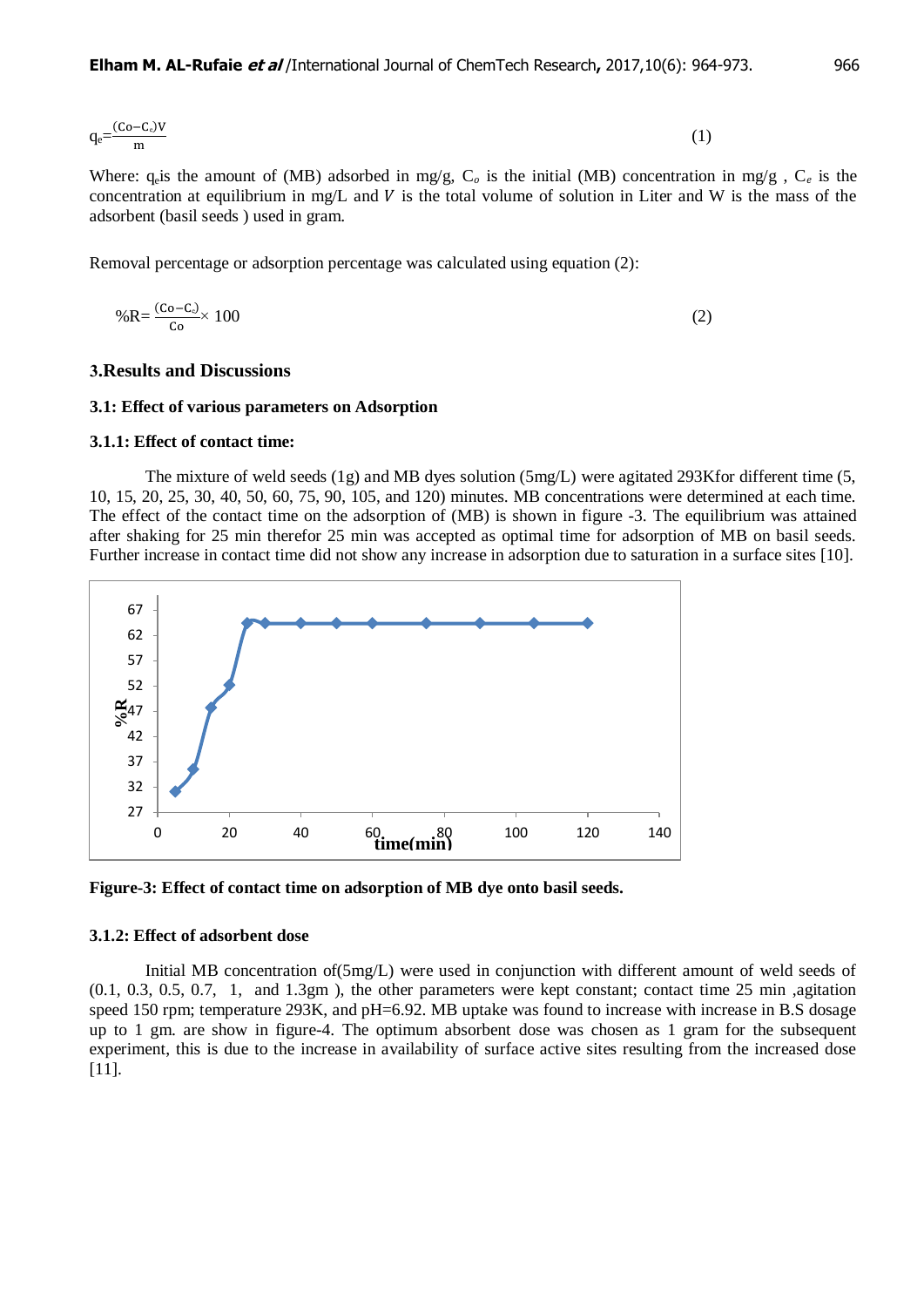

**Figure-4: Effect of adsorbent dose on adsorption of MB onto basil seeds at 25 min.**

#### **3.1.3: Effect of initial MB dye concentration**

The experimental values for adsorption of different concentration of MB dye (1, 2, 3, 4, 5, 6, 7, 8, 9, and 10) mg/L are shown in figure-5. As the concentration of MB dye increase, more and more surface sites are covered and hence at higher concentration, the capacity of the adsorbent get exhausted due to non-availability of the surface sites**.** The initial concentration of adsorbate in solution provides an important driving force in overcoming mass transfer resistance between the aqueous and the solid phases. Equilibrium adsorption studies have been performed to determine the capacity of the adsorbent, and the equilibrium is established when the concentration of adsorbate in the bulk solution is in dynamic balance with that on the surface [12] best concentration was 4 mg/L.



**Figure-5: Effect of initial concentration of MB adsorption onto basil seeds.**

#### **3.1.4: Effect of pH**

MB dye uptake was found to be pH dependent in its aqueous solution. Solutions were pH adjusted at (1, 3.5, 6.92, 11 and 13). MB uptake was found to be maximum at pH=6.92 Lower adsorption of methylene blue at low pH is probably due to the presence of excess pH ions competing with cation groups on the dye for the adsorption sites. The percentage removal of the hydrolyzed reactive dyes decreased with further increase in pH (above PH=9), and the maximum removal rate was achieved under acidic conditions (pH=3) [7].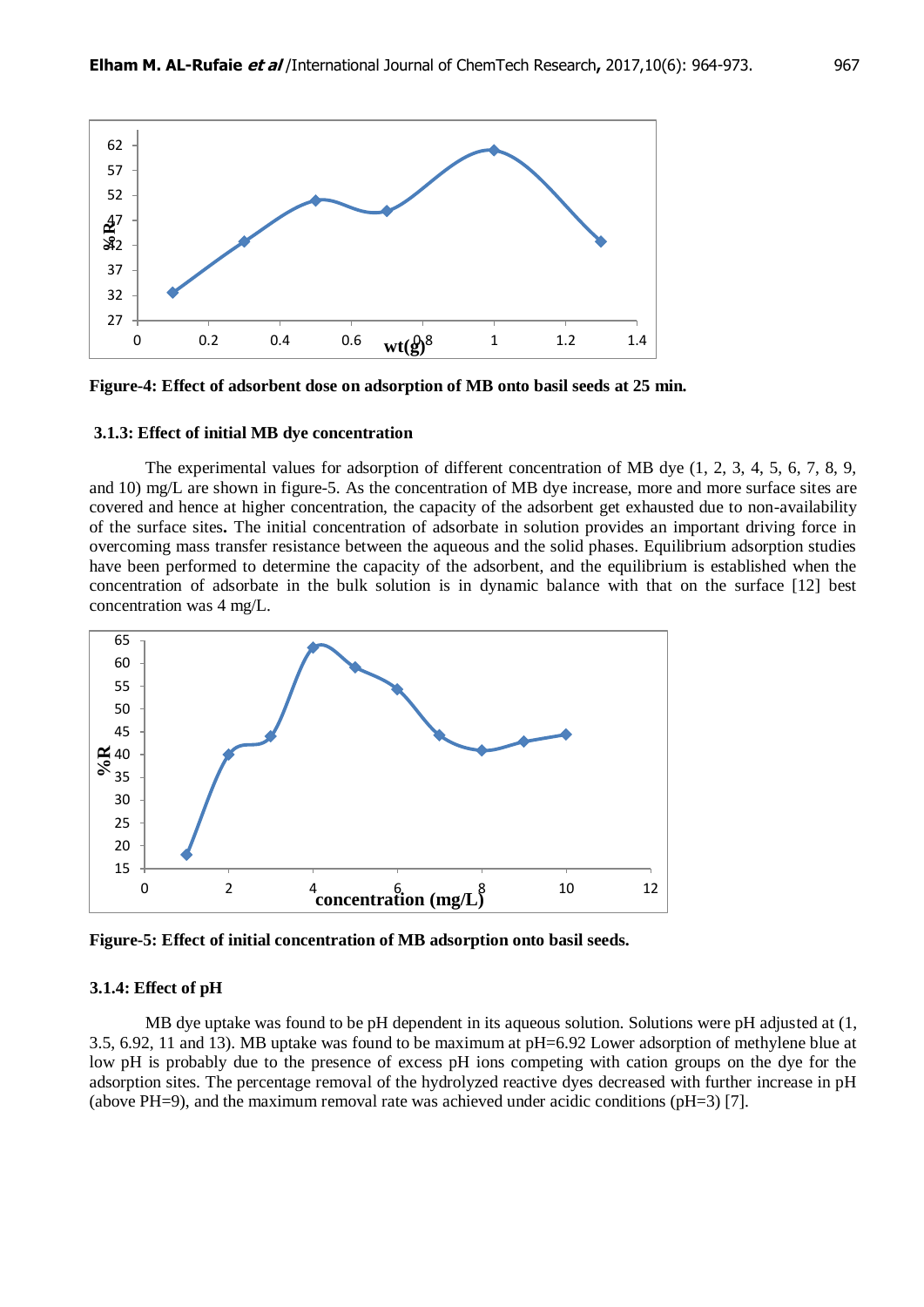

**Figure-6: Effect of pH on adsorption of MB onto basil seeds.**

#### **3.1.5: Effect of temperature**

Experiments were carried out at different temperature 293, 298, 303, 308 and 313K in conjunction with the optimum other parameters, contact time 25 min, adsorbent dose 1 gm , agitation speed 150rpm, and pH=6.92.293K was the best temperature..



**Figure-7: Effect of temperature in MB onto basil seeds.**

#### **3.2: Adsorption isotherms**

To determine the adsorption capacity and potential for selecting the adsorbent for the removal of MB dye, the study of adsorption isotherm is essential in selecting the adsorbent. From all the batch experiment carried out, the optimum parameters selected were; pH 6.92, basil seeds dose 1gm, contact time 25 min, and agitation speed 150rpm**.** Adsorption isotherm study was carried out at five different temperature which were (293, 298,303,308 and 313) K.Two most common isotherm models were employed for describing the adsorption data, which were Langmuir and freundlich isotherm. The equilibrium values obtained are depicted in table -1.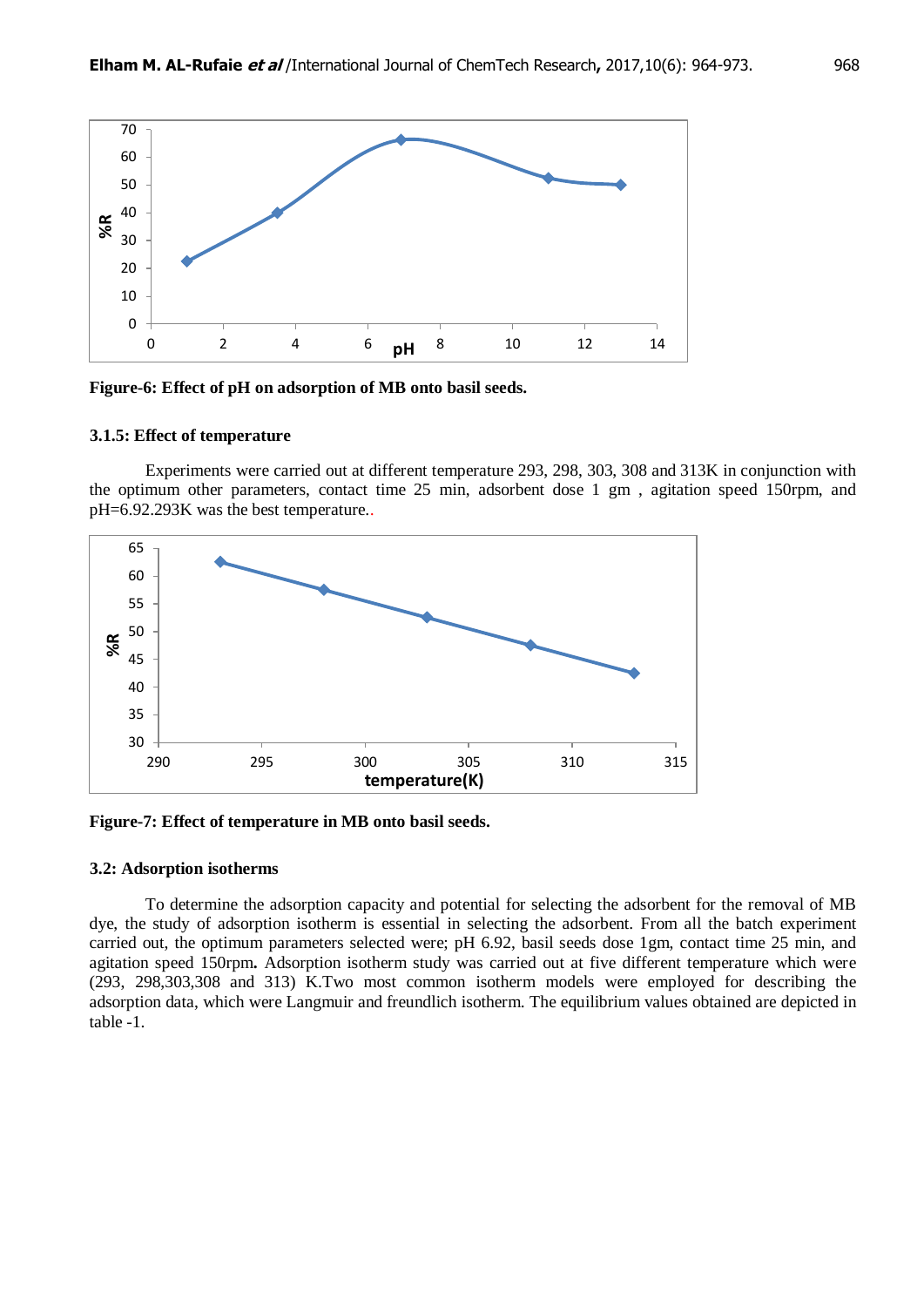| <b>MB</b><br>$\mathbf{C_{O}}$ |                 |                 |                 |                 |                 |                          |                 |                                   |                 | Temperature $(K)$ |
|-------------------------------|-----------------|-----------------|-----------------|-----------------|-----------------|--------------------------|-----------------|-----------------------------------|-----------------|-------------------|
| mg/L                          |                 | 293             |                 | 298             | 303             |                          | 308             |                                   | 313             |                   |
|                               | $C_{e}$<br>mg/L | $Q_{e}$<br>mg/g | $C_{e}$<br>mg/L | $Q_{e}$<br>mg/g | $C_{e}$<br>mg/L | $\mathbf{Q}_{e}$<br>mg/L | $C_{e}$<br>mg/L | $\mathbf{Q}_{\mathbf{e}}$<br>mg/L | $C_{e}$<br>mg/L | $Q_{e}$<br>mg/g   |
| 3                             | 0.95            | 0.41            | 1.00            | 0.40            | 1.30            | 0.34                     | 1.50            | 0.30                              | 1.60            | 0.28              |
| 4                             | 1.20            | 0.56            | 1.23            | 0.55            | 1.41            | 0.51                     | 1.53            | 0.49                              | 1.62            | 0.47              |
| 5                             | 1.65            | 0.67            | 1.83            | 0.63            | 2.10            | 0.58                     | 2.40            | 0.52                              | 2.60            | 0.48              |
| 6                             | 2.25            | 0.75            | 2.30            | 0.74            | 2.90            | 0.62                     | 3.15            | 0.57                              | 3.30            | 0.54              |
| 7                             | 2.70            | 0.86            | 2.85            | 0.83            | 3.40            | 0.72                     | 3.77            | 0.64                              | 3.90            | 0.62              |
| 8                             | 3.40            | 0.92            | 3.50            | 0.90            | 4.00            | 0.80                     | 4.40            | 0.72                              | 4.50            | 0.70              |
| 9                             | 3.60            | 1.08            | 3.85            | 1.03            | 4.60            | 0.88                     | 4.90            | 0.82                              | 5.20            | 0.76              |
| 10                            | 4.20            | 1.16            | 4.30            | 1.14            | 5.20            | 0.96                     | 5.60            | 0.88                              | 5.80            | 0.84              |

**Table -1: Equilibrium parameters for the adsorption of MB dye onto basil seeds.**

#### **3.2.1:Langmuir isotherm**

The Langmuir isotherm is valid for monolayer adsorption on to a surface with a finite number of identical sites. It is based on assumption of adsorption homogeneity, such as equally available adsorption sites, monolayer surface coverage and no interaction between adsorbed species [13].According to the Langmuir adsorption isotherm, the adsorption process can be expressed as:

$$
\frac{c_e}{q_e} = \frac{1}{q_m k_l} + \left(\frac{1}{q_m}\right).C_e
$$
\n(3)

Where  $c_e$  (mg/L) is the equilibrium concentration of MB dye in solution,  $q_e$  (mg/g) is the amount adsorbed per unit weight at equilibrium,  $q_m (mg/g)$  the maximum adsorption capacity and  $K_L$  express the affinity between the adsorbent and adsorbate. The linear plots of  $C_e/q_e$  VS  $C_e$  suggest the applicability of the Langmuir isotherm; (figure -8). The values of  $q_m$  and  $K_L$  were calculated from the slope and intercept of the plot are listed in Table-2. Langmuir constants relates to the adsorption capacity and rate of adsorption, respectively.



**Figure-8:** Langmuir plot of  $C_e/q_e$  versus  $C_e$  for MB onto basil seeds at 293K.

The essential characteristic of the Langmuir isotherm can be expressed by a dimensionless separation factor  $(R<sub>L</sub>)$ , and were determined by the following equation.

$$
R_{L} = 1/1 + K_{L}C_{O} \tag{4}
$$

Where:  $K_L$  is the Langmuir constant (L/mg).  $C_0$  is the initial concentration (mg/L) . The value of  $R_L$  indicates the shape of the isotherm to be either unfavorable  $(R_L> 1)$ , linear  $(R_L=1)$ , favorable  $(0 < R_L < 1)$  or irreversible  $(R_L=$ 0). Since RL values lies between 0 and 1 for all the five temperature studied, it indicates that the adsorption is favorable, favorable sticking of adsorbate to adsorbent-physisorption mechanism predominant [14].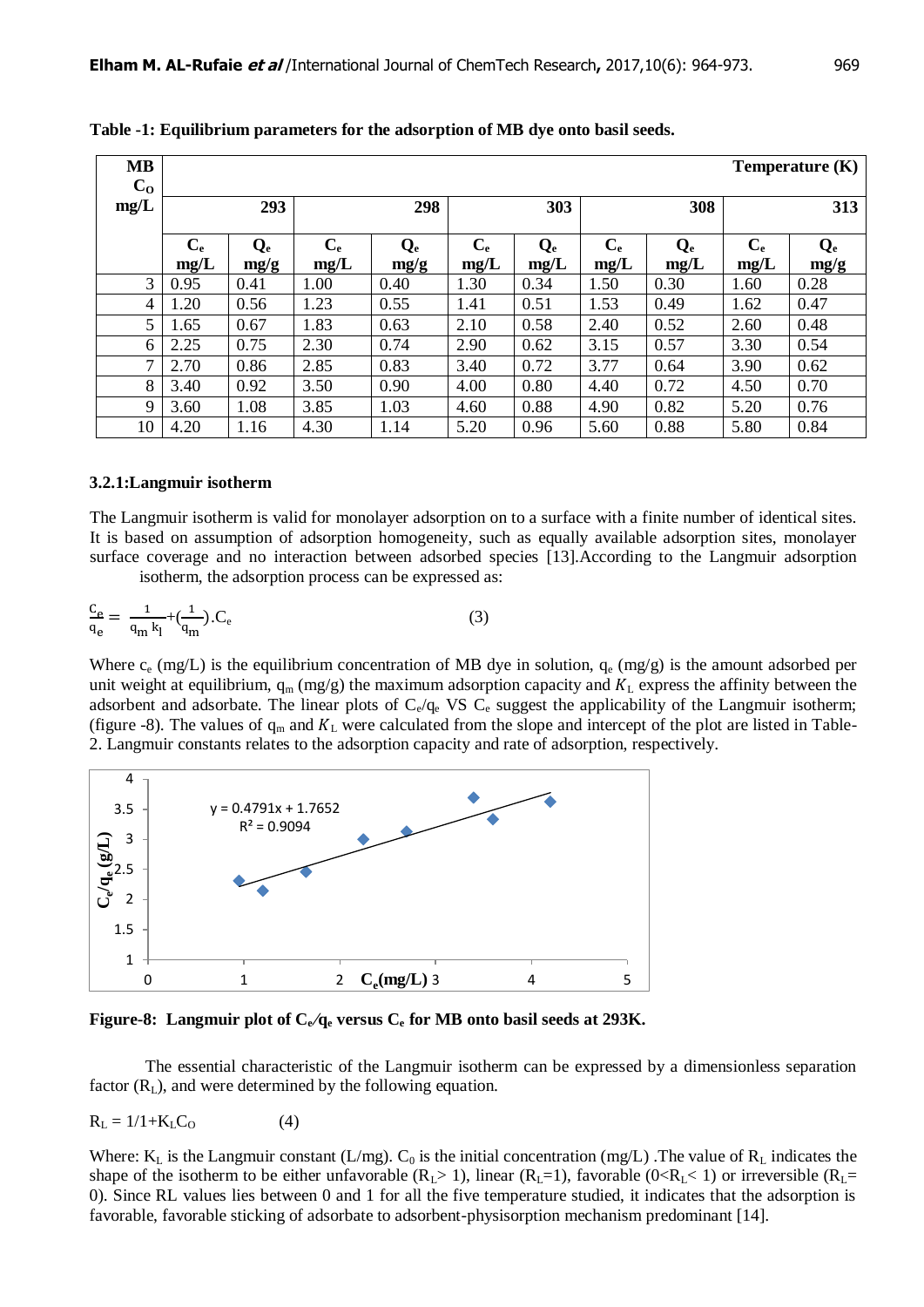#### **3.2.2:Freundlich isotherm**

 Batch isotherm data fitted to the linear form of the freundlich isotherm which is commonly expressed by the following equation**.**

Log  $Q_e = \log K_f + 1/n \log C_e$  (5)

The values of  $k_F$  and n were calculated from figure-9 and the data are provided in Table -2. These are the indicators of the adsorption capacity and adsorption intensity, respectively. This supports the applicability of freundlich adsorption isotherm indicating that the adsorption by weld seeds may be governed by physisorption. From the values of the regression coefficient  $R^2$  listed in Table-2, Freundlich isotherm gave good and better fit to the experimental data than Langmuir.



**Figure-9: Freundlich plot of lnq<sup>e</sup> versus lnC<sup>e</sup> for MB onto basil seeds at 293K.**

**Table -2: Langmuir and, freundlich isotherm model parameters and their correlation coefficient of the adsorption of MB dye onto basil seeds**.

| <b>Temperature</b><br>(K) | Langmuir<br><b>Results</b>                                                    |       |             | Freundlich<br><b>Results</b> |        |                | <b>Dimension less</b><br><b>Separation</b> |  |
|---------------------------|-------------------------------------------------------------------------------|-------|-------------|------------------------------|--------|----------------|--------------------------------------------|--|
|                           | $\mathbf{K}_{\mathrm{L}}$<br>$\mathbf{q}_{\mathbf{m}}$<br>$mg/g^{-1}$<br>L.mg |       | ${\bf R}^2$ | $K_{\rm f}$                  | n      | $\mathbf{R}^2$ | Factor $R_L M B C$<br>(4mg/L)              |  |
| 293                       | 2.087                                                                         | 0.271 | 0.9094      | 0.4638                       | 1.5961 | 0.9683         | 0.4794                                     |  |
| 298                       | 2.084                                                                         | 0.247 | 0.9068      | 0.4367                       | 1.5837 | 0.9697         | 0.5028                                     |  |
| 303                       | 1.722                                                                         | 0.223 | 0.8843      | 0.3488                       | 1.6398 | 0.911          | 0.5278                                     |  |
| 308                       | 1.703                                                                         | 0.177 | 0.7174      | 0.2945                       | 1.5982 | 0.8526         | 0.5854                                     |  |
| 313                       | 1.573                                                                         | 0.178 | 0.7687      | 0.2633                       | 1.5427 | 0.8413         | 0.5831                                     |  |

#### **3.3: Adsorption thermodynamic**

Thermodynamic parameters, change in Gibbs free energy  $\Delta G^0$ , enthalpy change  $\Delta H^0$ , and entropy change  $\Delta S^0$ were calculated according to following equation.

$$
\Delta G^{\circ} = -RT \ln K_{eq} \tag{6}
$$
  
Ln  $k_{eq} = -\frac{\Delta H}{RT} + \frac{\Delta S}{R}$  (7)

Where:  $K_{eq}$  is the equilibrium constant,  $q_e$  is the solid phase concentration at equilibrium (mg/g),  $C_e$  is the liquid phase concentration at equilibrium (mg/L) and T is an absolute temperature, and R is the gas constant [15]**.**   $\Delta H^{\circ}$  and  $\Delta S^{\circ}$  values were obtained from the slope and intercept of vant Hoff plots Figure-11, and are given in table- 3.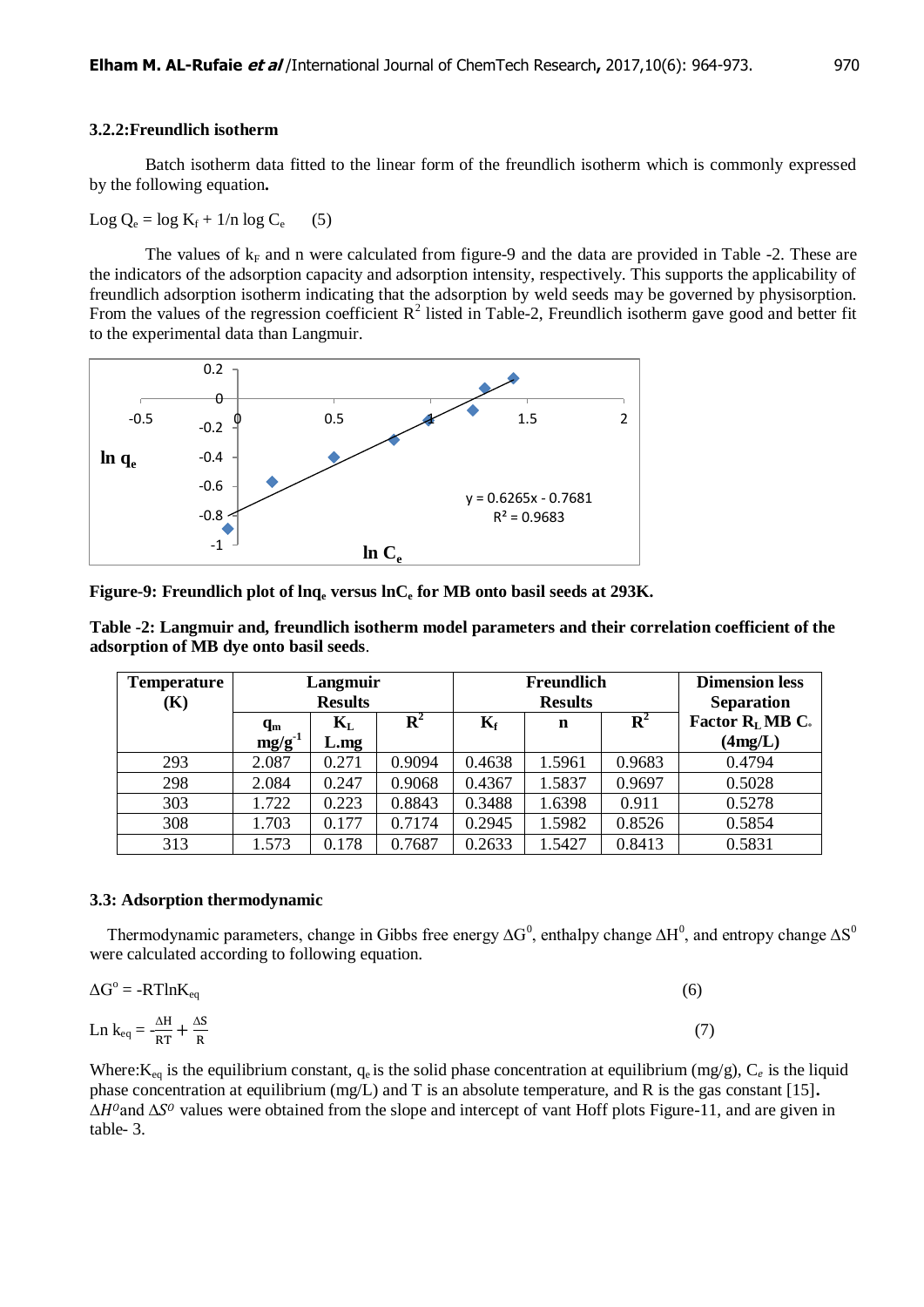| <b>Temperature</b> | $\mathbf{K}_{\text{eq}}$ | $ln K_{eq}$ | $\Delta G^0$              | $\Delta \mathbf{H}^{\mathbf{0}}$ | $\Delta S^0$                          |
|--------------------|--------------------------|-------------|---------------------------|----------------------------------|---------------------------------------|
| K)                 |                          |             | $(J$ .mol <sup>-1</sup> ) | $(J \cdot mol^{-1})$             | $(J. \text{ mol}^{-1} \text{K}^{-1})$ |
| 293                | 2.33                     | 0.845       | $-2058.42$                | $-19115.5$                       | $-58.215$                             |
| 298                | 2.23                     | 0.802       | $-1987.01$                |                                  |                                       |
| 303                | .80                      | 0.587       | $-1478.73$                |                                  |                                       |
| 308                | 1.60                     | 0.470       | $-1203.53$                |                                  |                                       |
| 313                | 1.46                     | 0.378       | $-983.66$                 |                                  |                                       |

**Table- 3: thermodynamic parameters of MB dye sorption onto basil seeds.**

 When the temperature of the system increase, the extent of adsorption decrease, this become obvious from the values of  $K_{eq}$  which decrease with increase in temperature that means the process is exothermic, this is confirmed by the negative values of ∆H°. The negative value of entropy change ΔS° suggests a high degree of the order at the solid-solution interface during the adsorption process. The negative value of ΔG° indicates that the adsorption is spontaneous and became more spontaneous at low temperature.

#### **3.4: Adsorption kinetics**

In order to investigate the adsorption kinetics of MB dye onto basil seeds, the pseudo–first order equation of lagergreen equation and, pseudo second order equation [15]**.** Were applied to the experimental data:

$$
\ln(\text{qe-}q\text{t}) = \ln \text{qe-}k_1\text{t}
$$
\n
$$
\frac{\text{t}}{\text{q}} = \frac{1}{k_2 q} + \left[\frac{1}{q_e}\right]\text{t}
$$
\n
$$
(9)
$$

Where  $q_e$  and  $q_t$  is the amount Adsorbed at equilibrium and at time t respectively. $k_1$  is the first – order rate constant (min<sup>-1</sup>).  $K_2$  is the second –order rate constant (g/mg. min) and t is the time in min. The parameters obtained by the application of the two kinetic models were reported in Table-4.

**Table-4: parameters of kinetic models for adsorption of MB dye onto basil seeds at 293K.**

| <b>MB</b> dye |                | <b>Pseudo first order</b> | Pseudo second-order |             |  |
|---------------|----------------|---------------------------|---------------------|-------------|--|
| $C_0$ mg/L    | $\mathbf{K}_1$ | $\mathbf{R}^2$            | $K_2$               | ${\bf R}^2$ |  |
| 3             | 0.2036         | 0.9183                    | 0.3047              | 0.9694      |  |
| 4             | 0.1684         | 0.8997                    | 0.2980              | 0.9801      |  |
| 5             | 0.137          | 0.9714                    | 0.3475              | 0.9969      |  |
| 6             | 0.106          | 0.9422                    | 0.2880              | 0.9886      |  |
| 7             | 0.0794         | 0.9005                    | 0.2619              | 0.9831      |  |
| 8             | 0.0632         | 0.8585                    | 0.2256              | 0.9695      |  |
| 9             | 0.034          | 0.9698                    | 0.2475              | 0.9593      |  |
| 10            | 0.049          | 0.9932                    | 0.1471              | 0.9685      |  |



**Figure-11: first-order kinetic equation model for adsorption of MB dye onto basil seeds at 293K.**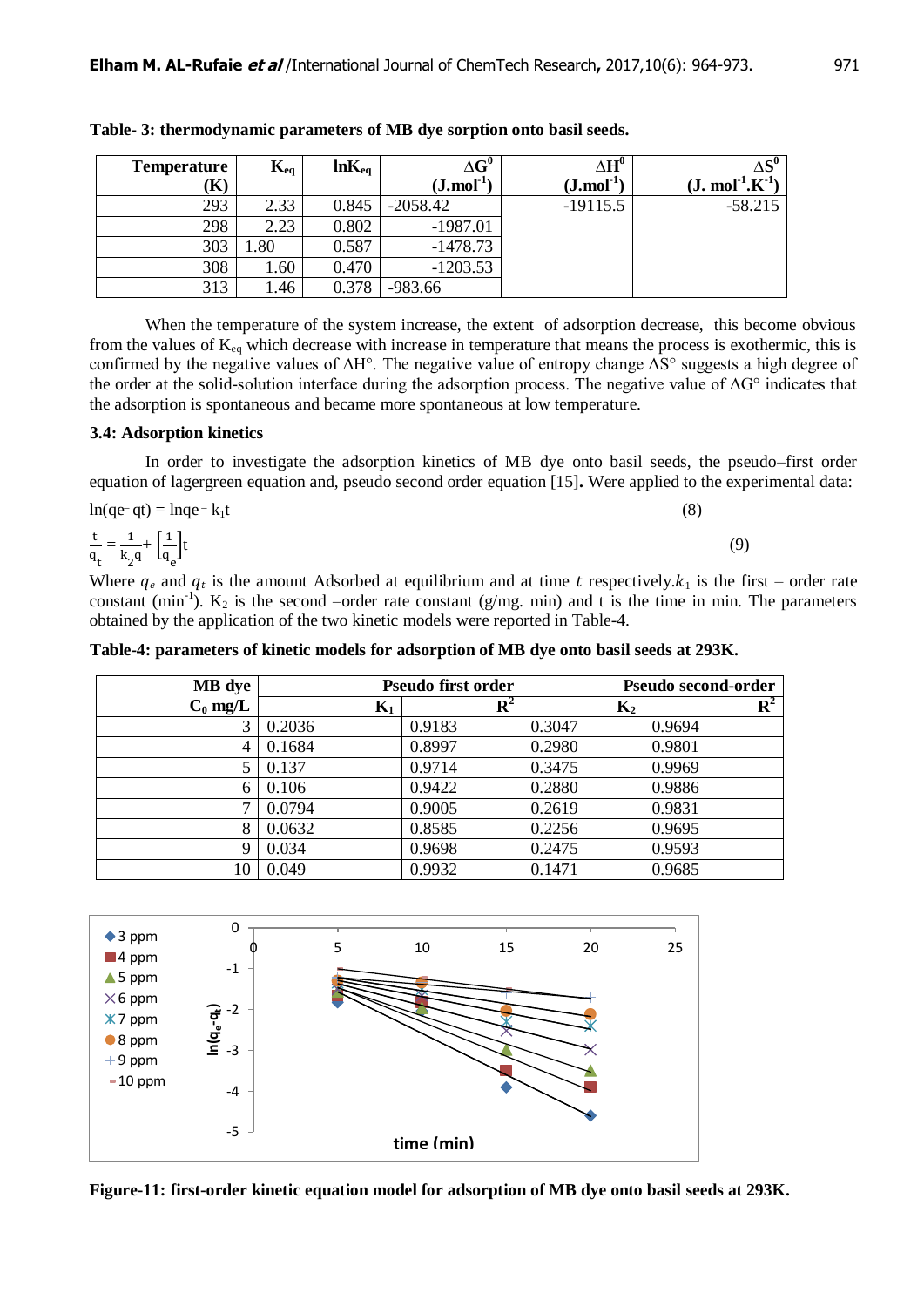

**Figure-12: second-order kinetic equation model for adsorption of MB dye onto basil seeds at 293K.**

 The value of the rate constant calculated from the first-order and second order kinetic equation are found to be greater for the second order, therefore the second kinetic equation can be employed to calculate the rate constant for the adsorption process of MB onto weld seeds, and Linear plots were obtained with high correlation coefficient  $(R^2)$ , suggesting that the interaction between the adsorbent and the MB follow the pseudo-second order mechanism.

#### **Conclusion:**

 This study confirmed that basil seeds can be used effectively for the removal of MB dye from aqueous solution. The removal efficiency reaches %63 in some instances. The adsorption process based on solution pH and effect of temperature.

 The process of adsorption was best fitted by Freundlich model, and second order model fitted the kinetics. According to the results, basil seeds are recommended as an available and safe biosorbent to the removal of toxic dyes.

#### **Reference**

- 1. Abhay Shankar, PatraSoumitra, Ghorai Shankhamala, Ghosh Barun and Mandal Sagar Pal, Selective removal of toxic anionic dyes using a novel nanocomposite derived from cationically modified guar gum and silica nanoparticles, Journal of Hazardous Materials,2015, 7, 1-7.
- 2. Million Mulugeta, and Belisti Lelisa, Removal of Methylene Blue (MB) Dye from Aqueous Solution by Bioadsorptiononto Untreated Partheniumhystrophorous Weed,Modern Chemistry & Applications, 2014, 2, 1-5.
- 3. Vincent Rocher, Jean-Michel Siaugue and Valérie Cabuil, Removal of organic dyes by magnetic alginate bead, Water Research, 2008. 42, 1290-1298.
- 4. Bendi Ramaraju, Pathpireddy Kumar, and ChallapalliSubrahmany, Low Cost Adsorbents from Agricultural Waste for Removal of Dyes, Wiley, 2013, 33, 1-9.
- 5. SwethaJ ayanthi, Neerugatti Krishna Rao Eswar, Satyapaul A. Singh, Kaushik Chatterjee, Giridhar Madras and A. K. Sood, Macroporous three-dimensionalgraphene oxide foams for dye adsorption and antibacterial applications, The Royal Society of Chemistry,2016, 6, 1231-1242.
- 6. Haiyan Song, Chunxia Chen, Han Zhang and Jie Huang, Rapid decolorization of dyes in heterogeneous Fenton-like oxidation catalyzed by Fe-incorporated Ti-HMS molecular sieves, Journal of Environmental Chemical Engineering, 2016, 4, 460-467.
- 7. Nady A. Fathy, Ola I. El-Shafey, and Laila B. Khalil, Effectiveness of Alkali-Acid Treatment in Enhancement the Adsorption Capacity for Rice Straw: The Removal of Methylene Blue Dye, ISRN Physical Chemistry,2013, 19, 1-15.